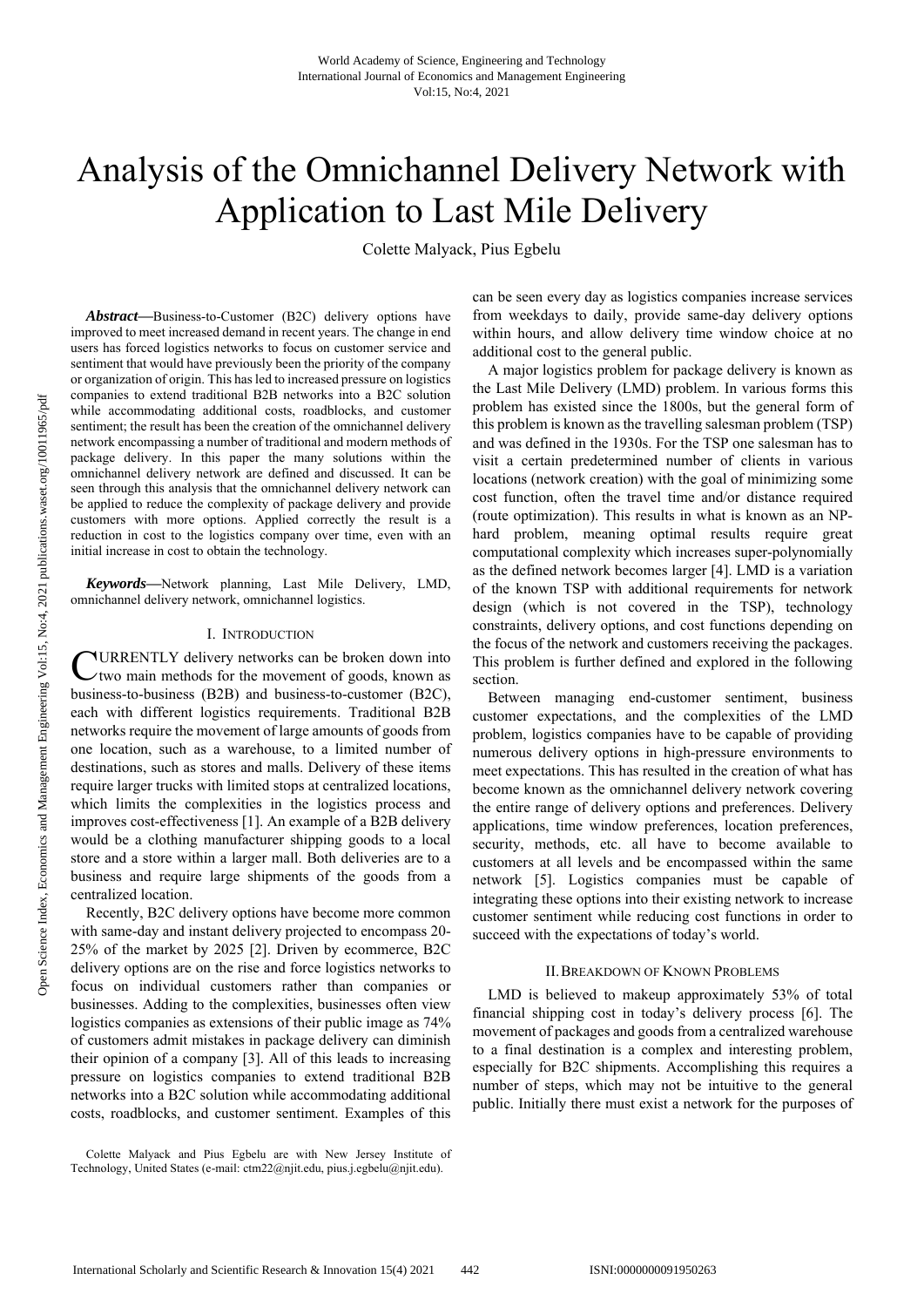package delivery, which can include businesses, homes, centralized drop-off locations, and other various options within the omnichannel delivery network covered in the next section. Then, packages must be received, sorted, and loaded to appropriate vehicles within the warehouse or distribution center. Mechanisms for this process are made more complicated by the fact that vehicles are not loaded at random nor to capacity, rather they are loaded based on stops within their route. Finally, the route, including stops, (or the TSP) is determined based on geographical region, cost minimization, and capacity of the given vehicle; which can lead to a cyclic process between these phases [7]. Further steps can be added to this process through the determination of hubs and stops necessary, which is common in real-world scenarios. For example, in B2C shipments not every home will get a package delivered on a daily basis, so they will not require the same stops making the network dynamic and eternally changing.

All of these intricacies can lead to a convoluted, elaborate system prior to the introduction of additional costs and customer sentiment considerations. The additional mileage required within a logistics fleet to accommodate the increasing number of B2C shipments results in increased financial costs. Agents of this cost include the need to increase the number of vehicles within the fleet to accommodate additional stops and ensure backup vehicles are available, more consistent part replacement due to wear-and-tear, increased breakdown and accident occurrence due to increase in vehicles on the road, and an increase in necessary employees to accommodate these issues [8]. This is prior to considering non-financial costs, such as pollution and congestion on the roads. LMD is currently the most highly polluting segment of the supply chain, without the consideration of the increase in traffic jams and emissions from effected vehicles due to the increase in road congestion [9]. With the supply chain system currently responsible for around 25% of greenhouse gas emissions (the leading cause of climate change), the importance of this as a cost factor should not be ignored. With the forecast that emissions from transportation will increase by 30% in the coming years when compared to previous levels in 1990, emissions are particularly important when considering cost within the supply chain [10].

Additional restrictions that must be accommodated are then added by authorities, both government and local, and customer/ business requirements for individual deliveries. In attempts to decrease on-road congestion, space occupation, and pollution from vehicles many authorities will put restrictions on where and when logistics vehicles are allowed on the road. This can mean logistics companies pay a fee to use certain roads or services (such as parking) or it can mean a ban, ranging from certain time periods within the day to entirely off-limits [11]. Also, not all roads can be accessed by logistics vehicles, a situation that is common in older cities and suburban towns built to accommodate carriages and small cars rather than trucks and larger vehicles.

Finally, the customers and businesses have requirements that can increase the needs on the LMD system. From the customer perspective these needs can range from last minute changes to delivery address and time window to consistent visibility to package status. All potential consumer needs must be accommodated to maintain positive customer sentiment levels, sentiment levels that are a priority for businesses when considering hiring any logistics company [3]. Businesses then have additional requirements of the logistics company, such as electronic verification of package delivery through a signature on a device [12]. Another example of this can be seen in Amazon one-day and instant delivery options, which require a logistics network to collect a package from a warehouse and deliver to a customer home (B2C) within a few hours.

Each of these requirements and restraints on the growing logistics network can result in additional costs and complications with package delivery for both B2B and B2C options. As a result, a number of innovations have been created and implemented within the networks to assist in accommodating these needs while reducing the complexity of the LMD problem where possible. These innovations are encompassed by the omnichannel delivery network, which involves the use of existing logistics networks and current technology.

## III. OMNICHANNEL DELIVERY NETWORK

The omnichannel delivery network encompasses a number of traditional and modern methods of package delivery, usually with a focus on B2C deliveries. Although an omnichannel network for goods will often include technology and methods for ordering the goods, determining shipment type, and other ecommerce applications, these options are outside the current scope of the delivery logistics network. Methods and technology within the omnichannel network for logistics, how they provide solutions, and their associated problems are discussed below.

# *A.Package Visibility Applications*

Today a majority of customers that logistics companies deliver to have access to the Internet through a Smart Phone or similar device. As a result, many companies, including UPS and Amazon, have created applications that can be downloaded by businesses and customers to assist in package visibility and delivery specialization. Through these applications packages can be tracked to show real-time location and expected delivery time window at destination providing full visibility to the network for customers. Some applications even allow customers to see the GPS location of the LMD driver with their package within a certain range of the final delivery point [13]. Additionally, delivery location, time window, and signature requirements can be adjusted to better fit the needs of the customer through a single button on the application. Within the application it is even possible to inform the driver where on the property a customer would prefer the package to be left, such as on the porch or in the garage using the garage key (also provided by the customer through the application) [14].

For businesses and individuals making shipments, these applications are equally useful providing the visibility to package delivery described above and additional benefits. Changes to package requirements and inquiries can be submitted through applications, as well as requested pick-up of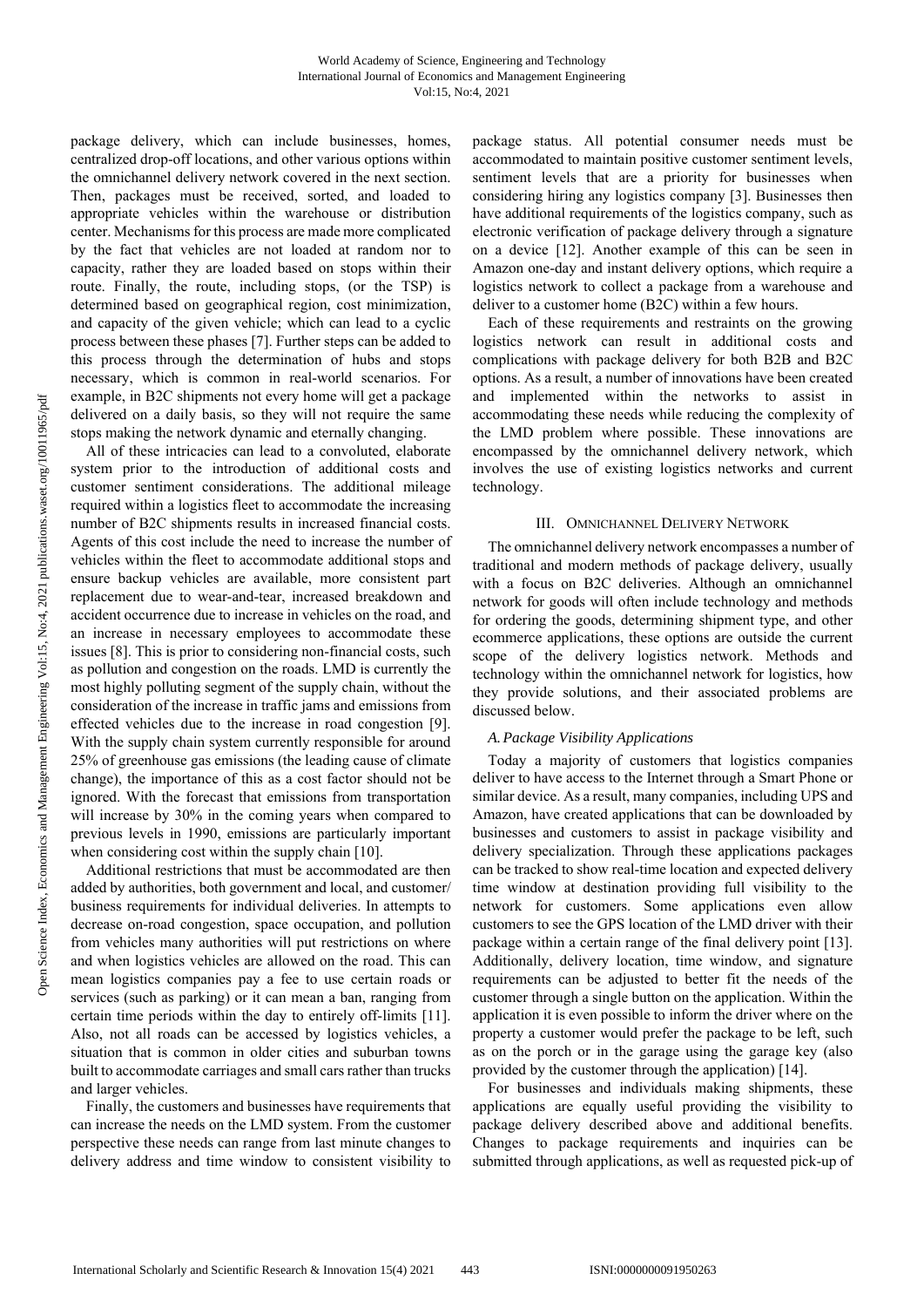packages. Manifests (documentation containing package tracking numbers and associated delivery points) can be scanned and uploaded for easy submission to the logistics company and payment methods can be applied directly. Both customers and businesses shipping or receiving shipments can provide feedback and submit complaints directly through these applications as well [15]. Unfortunately, while these applications increase package visibility, and likely customer sentiment towards the logistics company as a result, they do not improve LMD problems or reduce cost. It is actually possible that these applications increase cost of LMD as they allow for last minute adjustments to planned package pick-up, requirements, and delivery [15]. However, serving the needs of customer sentiment is important for the future business of the logistics company and must be accommodated.

# *B.Traditional Home Delivery*

A majority of individuals are most familiar with traditional home delivery, which is an available service for every logistics company from government-run USPS to Amazon. To accomplish this method a driver is sent out from a warehouse or hub in a vehicle filled with packages to drive door-to-door and deliver these items. As mentioned in the above section customers can change these delivery locations or provide further instructions on where to leave packages. However, either way the driver must go from one location to the other delivering a small quantity of packages to individual customers at their preferred location [16].

Many costs and problems exist with this method of delivery and are described later in the section on LMD general problems. In addition to the above-described issues, this method of delivery is not as secure as some other methods. Thieves, known as "porch pirates", can steal packages directly from drop-off locations and mailboxes if they are not in a locked area [17]. Requiring a customer signature reduces this risk, but adds to the drivers' responsibilities, increases time spent at each stop, and causes repeated deliveries when a customer is not home to sign. If a customer is not at home to sign for the package a predetermined number of times, the customer will be required to go to another location to pick-up the package causing an inconvenience to them as well [16]. Therefore, a signature is not a feasible solution for all package deliveries.

## *C.Controlled Access Systems*

An example of a controlled access system was mentioned above with the description of a customer providing a garage key code for a delivery driver. Another example would be a package room in an apartment building where only delivery drivers and tenants have the key to access the room. These systems provide the driver with a key or code that controls access to the location where the packages will be delivered until a customer can pick them up. They can be placed in apartment buildings, complexes, and outside (or inside) houses to increase the security of dropping off a package without a signature or required hand-off [18]. While these methods do increase the security of traditional home delivery, they do not resolve the other known issues of LMD. Since these systems can be placed anywhere and be of any size the number of stops and time required at each stop is not decreased, so the cost function remains relatively unchanged for the logistics company. However, they do increase customer satisfaction and trust, which will then likely increase overall customer sentiment.

## *D.Reception Boxes*

Similar to controlled access systems, these reception boxes can be placed anywhere and require a key or code to access. However, these boxes are fixed to a wall outside of a customer's home or residence and can only be accessed by that customer. As a result, customers can choose to receive a text message or other notification when a package is delivered in their reception box and these boxes can even be temperature controlled to protect potential food or medicine that was delivered [7]. Unfortunately, these boxes are subject to similar positive solutions, with increased security since only one customer can access each box, and negative associated problems as controlled access systems.

## *E.Delivery Boxes*

Delivery boxes are once again a similar technology, except instead of belonging to customers these boxes belong to the delivery or logistics company. Pre-filled with packages and goods they are attached to a customer residence through a kind of locking mechanism provided on-site and meeting the specific needs of that box. Once a customer has emptied the box it can be picked up by the logistics company for reuse at a later time [7]. While these boxes increase security, similar to reception boxes, since only one customer has access to the packages, they provide additional complications as well. It is necessary for customers to have the on-site locking mechanism available, which may reduce customer satisfaction if they are responsible for the mechanism and maintenance. Also, the boxes will need to be picked up by the logistics company, potentially adding stops and routes to a system that already has cost and congestion issues described above. These boxes resolve the security issue, but do not change the cost function for logistics companies in a positive way (cost is actually increased) nor increase customer sentiment.

### *F.Collection Points*

Another method of package delivery that is common at this time is the use of a collection point within a reasonable distance of the customer's chosen location. These collection points are often found in stores or shops, such as Staples, the UPS Store, or even the local post office. Customers can then arrange a pickup time with the collection point to get their package or request a delivery to another location if that service is offered [18]. These points allow for increased package security, as they hold the package until the customer appears to receive it, and a decrease in the number of stops, as delivery drivers can dropoff a large quantity of packages at the point that would have otherwise been delivered to a number of different locations within the region. As a result of the benefits of these collection points the cost function for the logistics company is decreased and security for the customer is improved. However, should a customer choose to request a delivery from the collection point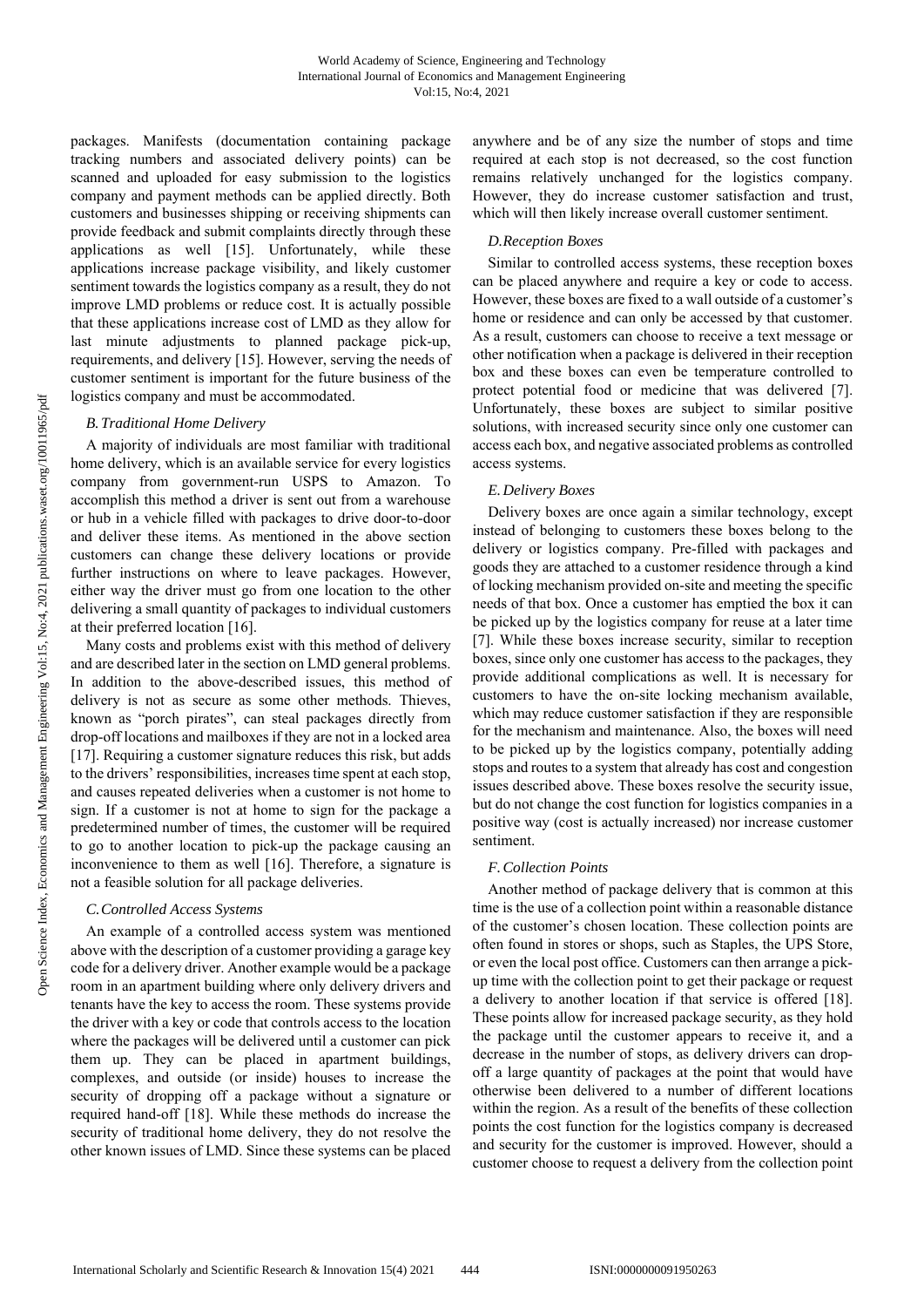to a residence the cost of the delivery is simply transferred to another company, reducing the overall benefit. The delivery would then again be subject to the security concerns described above. Also, customers may have to go out of their way to pickup packages at these points and the hours they can pick-up could be limited, reducing overall customer satisfaction in some cases. While this solution decreases the cost function and provide security for customers, it may not be applicable to all individuals and the positives can be negated in certain situations.

# *G.Bike Messengers*

In response to LMD problems related to climate change, congestion, and restriction by authorities many logistics companies have incorporated the use of bike messengers to delivery packages. These bikes often have a shuttle or attachment on the back where packages are loaded and carried throughout the route. Riders are not subject to the congestion costs and restrictions as traditional vehicles, removing the need to potentially pay fees and limited road access either from legal restrictions or road size. Additionally, there is the benefit that no greenhouse gas is emitted during the delivery process [19]. Unfortunately, this solution does not resolve all of the known LMD problems. There is still the issue of package security once a delivery is made at the destination, so additional technology described above will need to be applied. Also, bike messengers can carry significantly less packages than logistics vehicles, which limits the number of packages that can be delivered through this method. This means logistics companies will have to hire more bike messengers than they would have had to hire vehicle drivers to cover the same region for networks that provide this option.

## *H.Crowdsourcing and the Gig Economy*

Recently an alternative to having employees of a logistics company deliver packages at all has been created known as crowdsourcing and the gig economy. In this model individuals not working directly for the logistics company will pick-up packages at a centralized location. They will then go out and deliver these packages to various customers and receive direct payment from the logistics company for their work on a delivery count basis. Many Americans are already using this system through services, such as Uber and Grubhub, and logistics companies already apply this tactic during peak shipment times, such as the holiday season [19]. Similar to collection points, this once again reduces the cost function for the logistics company while transferring the cost to another entity and does not resolve the security issue described. Security concerns are actually increased since the individual delivering the package has limited affiliation to the logistics company, which raises questions related to quality of service and trust for customers [19]. Depending on how the individual choses to deliver the package, and compensation policy of the logistics company, tolls and fees may or may not be avoided. Once again, crowdsourcing could result in a decrease in cost for the logistics company itself, but only by transferring cost and with the penalty of potentially decreased customer sentiment.

Additionally, there is a moral issue with the gig economy that has been raised recently, especially with the current COVID-19 pandemic. Since these workers are not directly affiliated with the logistics company, they do not receive benefits, such as healthcare, workers compensation, or other protections should an employee get injured or need assistance. Pay is not guaranteed and is provided by work completed, rather than by hour, putting many individuals at a disadvantage. In addition to moral dilemmas, these problems with the gig economy can lead to serious questions about what defines an "employee", how those employees should be treated by a company, and potential legal penalties for companies that do not treat gig workers according to law in the future [20].

## *I. Smart Lockers*

Smart Lockers or locker banks are a more recent technology similar to a collection point, but with added security and automation capabilities. These lockers will be placed at a central point, such as the main lobby of an apartment complex, center of a gated community, local post office or store, etc., where the logistics company will delivery packages for customers that choose the location. Each package is scanned and placed within one of the lockers individually, at which point the customer will receive a code through a text message or notification which can be used to access that locker. No physical key is required, one cannot even be used for many of these systems, guaranteeing the individual who picked up the package is the customer who received the code [18].

These lockers have many benefits for logistics companies and customers. Reduction in cost is achieved by providing a centralized drop-off location and since locations are often easily accessible for the logistics companies the difficulties associated with local and government restrictions are usually avoided. Also, since a majority of the time they are located at a focal point of the community, customers have easy access to their packages, which are secure, and can pick-up at a convenient time for them since these locations are often available 24/7. Some lockers can even be modular, meaning parts of the locker system can be added or removed as necessary to accommodate available space [21]. Cameras and additional measures can even be added to increase security and safety. However, these lockers do still leave a number of open issues for logistics companies. One example is that not all individuals within a community will want to use these lockers, leading to the need to continue traditional home delivery or receive a decrease in customer satisfaction. Another problem is the location of these smart lockers. As mentioned above they are usually at a focal point of the community, but that is not always the case. Lockers too far from a customer will mean the customer has to go out of their way to receive their package, once again simply transferring the cost from the logistics company to the customer. In fact, when polled on smart lockers customers admitted locating them close to home was more important than any other factor when considering utilization [18]. Therefore, the placement of smart lockers can drastically alter the change in cost function and customer sentiment for the logistics company and must be weighed and calculated accurately for optimal benefits.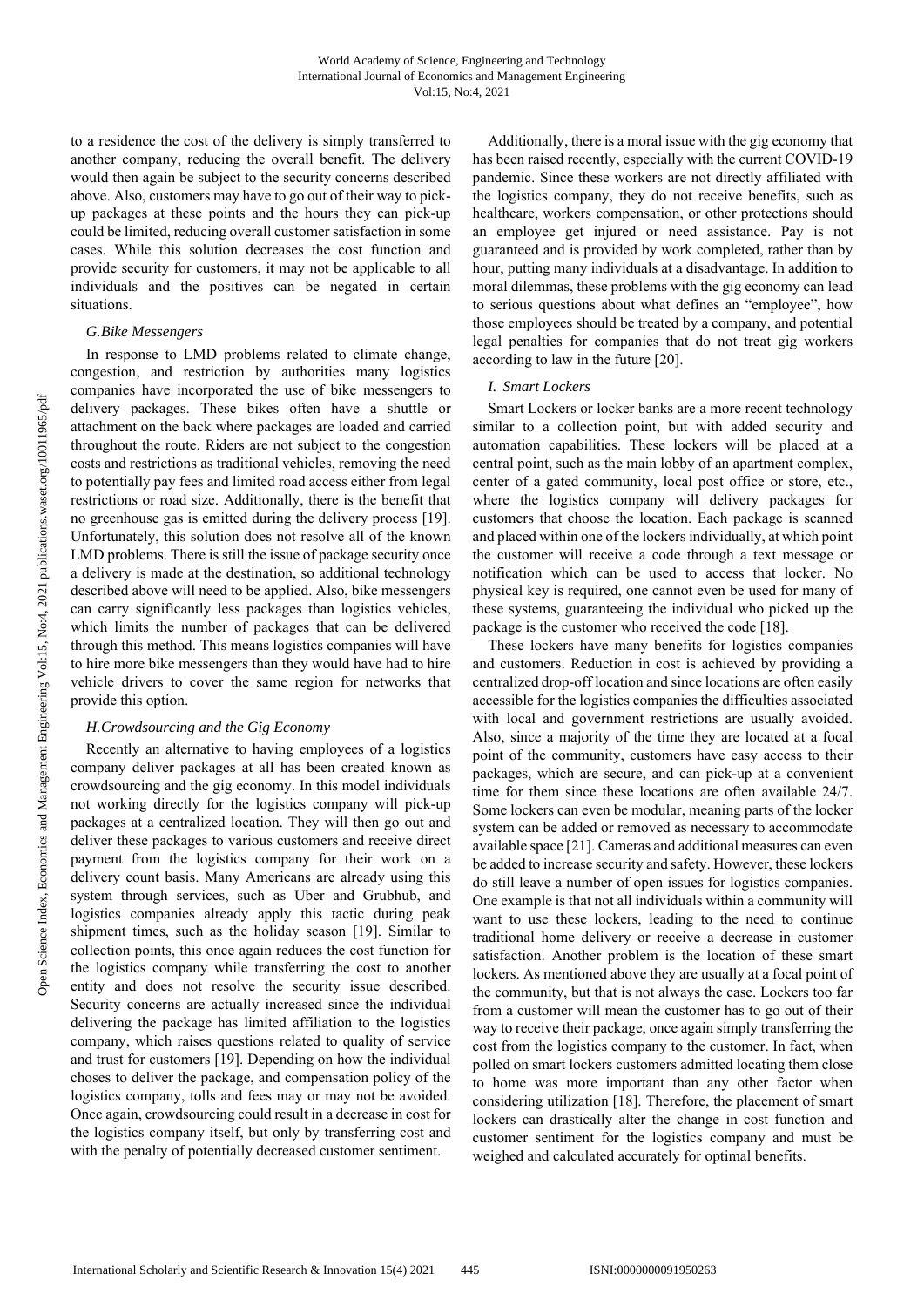## *J. Autonomous Roaming Smart Lockers*

Roaming smart lockers, or locker banks, provide the same technology and capabilities as the smart lockers described above, except they move from location to location throughout a community or region. Often smaller than stationary smart lockers, to improve their ability to be moved, they travel on a schedule and allow for package access through the same methods as described above. These lockers move through an automated process with the goal of decreasing the distance customers must travel to pick-up their packages without increasing drop-off locations [19].

The same positive and negative results can be seen with roaming smart lockers as with stationary smart lockers. One major difference is the reduction in travel distance for customers, since the lockers will autonomously do some of the travelling for them on a given path, without an increase in dropoff locations for the delivery company. This can lead to increased customer satisfaction since the lockers are made more easily accessible. Additionally, there is the reduction in wasted space resulting in better overall space utilization and reduced costs to maintain the associated space. However, there is the added difficulty of timing the locker locations based on customer needs, since a customer that is not within the area at a given time may miss the closest locker location resulting in annoyance and decreased sentiment [19].

## *K.Drones*

Many future technologies are currently being tested for potential application to LMD solutions and one of the main technologies is drones. In many simulations, and in some cases real-world situations, drones have been capable of making package deliveries to outdoor locations. They have been deployed from a central warehouse or from a logistics vehicle to reduce the amount of time drones are required to spend in the air and save battery [22]. Currently, packages are placed outside of a residence or at another outdoor GPS location by drones with success in suburban and rural areas. It is believed that drones will find the best applicability in rural areas for the future of LMD [19].

Drone technologies can provide extreme cost reduction for logistics companies, without a loss in customer sentiment or trust. However, many are still in the process of testing and cannot be deployed at scale with current technology. Issues such as lack of existing infrastructure, battery life, legal restrictions, inability to access indoor locations, and package size and weight restrictions pose a threat to package security and drone applicability to all deliveries. Also, drones have the potential to cause damage if the package is dropped or accidently delivered to the wrong location if the guidance technology is incorrect or the drone is pushed off course. Finally, drones can be affected by natural elements, such as wind and rain, making them difficult to use in many areas of the world [23].

## *L. Robots and Droids*

Similar technology to drones can be applied to the use of robots and droids for package delivery. Usually these are deployed from a logistics vehicle and drop-off packages at surrounding locations, once again delivering outside only at this time. Some tests have shown robots capable of climbing steps and dropping off packages at the front door of a residence. Other droids can hold a package within a compartment and wait for the customer to provide a code to grant access. Either way these robots and droids provide a method of autonomous delivery within a region, most often a suburban area with clear pedestrian access [22]. However, similar to drones, robots and droids have roadblocks for use in today's society. While they are cheaper than drones, often the battery life is even less, their maximum speeds are slow, and testing requirements are higher. These standards are the result of the robots and droids interacting more with people than a drone, since they use known pedestrian paths and if the artificial intelligence fails people could be hurt. Also, not all robots and droids are equipped to handle different roads, steps, etc. and if they fall over, they can be stuck in that position until found by an individual [22]. Despite these difficulties, perfecting these automated steps for delivery of a package plays a role in allowing the use of autonomous vehicles for logistics companies.

# *M.Autonomous Vehicles*

Finally, autonomous (or self-driving) vehicles are likely to play a role in LMD in the near future, in some cases they are actually already being tested and applied today. Many individuals are familiar with this technology through recent innovations in the field from companies such as Uber and Tesla. Benefits of applying this technology would likely be a reduction in accidents and more available time for drivers to organize packages within the vehicle and prepare for the next delivery. At this time the goal of this technology would be to remove some pressure from the driver, allowing for longer drive times where necessary and removing constraints such as human error when driving [22]. In the more distant future, it may even be possible to send out autonomous cars with robots and droids onboard for delivery purposes rather than drivers, but that is not a current application.

Unfortunately, autonomous vehicles are not ready to be deployed at-scale in today's society for a number of reasons. As with robots and droids there are higher regulations for this technology since a mistake in the artificial intelligence could put humans at risk of being injured. Detailed and consistently updated maps are required to assist with navigational systems and decisions that a human might make while driving and liability questions must be answered from a legal perspective before these vehicles can be put on the road in large numbers. Finally, they are costly due to the required technology and require additional maintenance and checks that nonautonomous vehicles do not [22].

# IV. CONCLUSION

In the future LMD solutions will be limited only by the available technology and creativity of innovators. It is even estimated that 80% of future LMDs will be made through the use of autonomous technology. We can see through drones and robotics the potential these technologies bring to a more